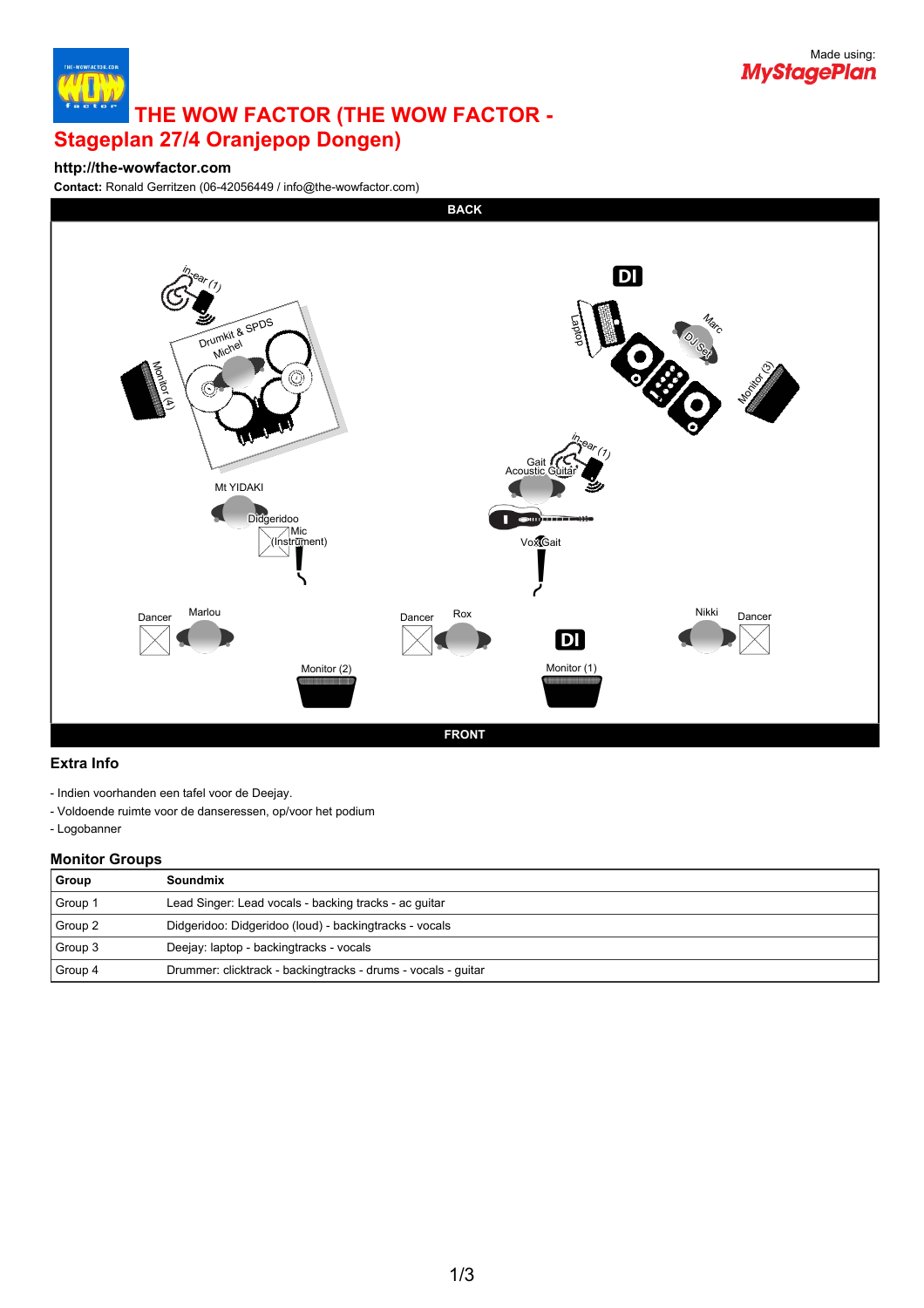## **THE WOW FACTOR (THE WOW FACTOR - Stageplan 27/4 Oranjepop Dongen)**

**Contact:** Ronald Gerritzen (06-42056449 / info@the-wowfactor.com)

| Line Up   |                              |  |  |  |
|-----------|------------------------------|--|--|--|
| Name      | Instrument                   |  |  |  |
| Michel    | Drumkit & SPDS               |  |  |  |
| Gait      | Acoustic Guitar, Vox Gait    |  |  |  |
| Rox       | Dancer                       |  |  |  |
| Nikki     | Dancer                       |  |  |  |
| Marc      | DJ Set, Laptop               |  |  |  |
| Mt YIDAKI | Didgeridoo, Mic (Instrument) |  |  |  |
| Marlou    | Dancer                       |  |  |  |